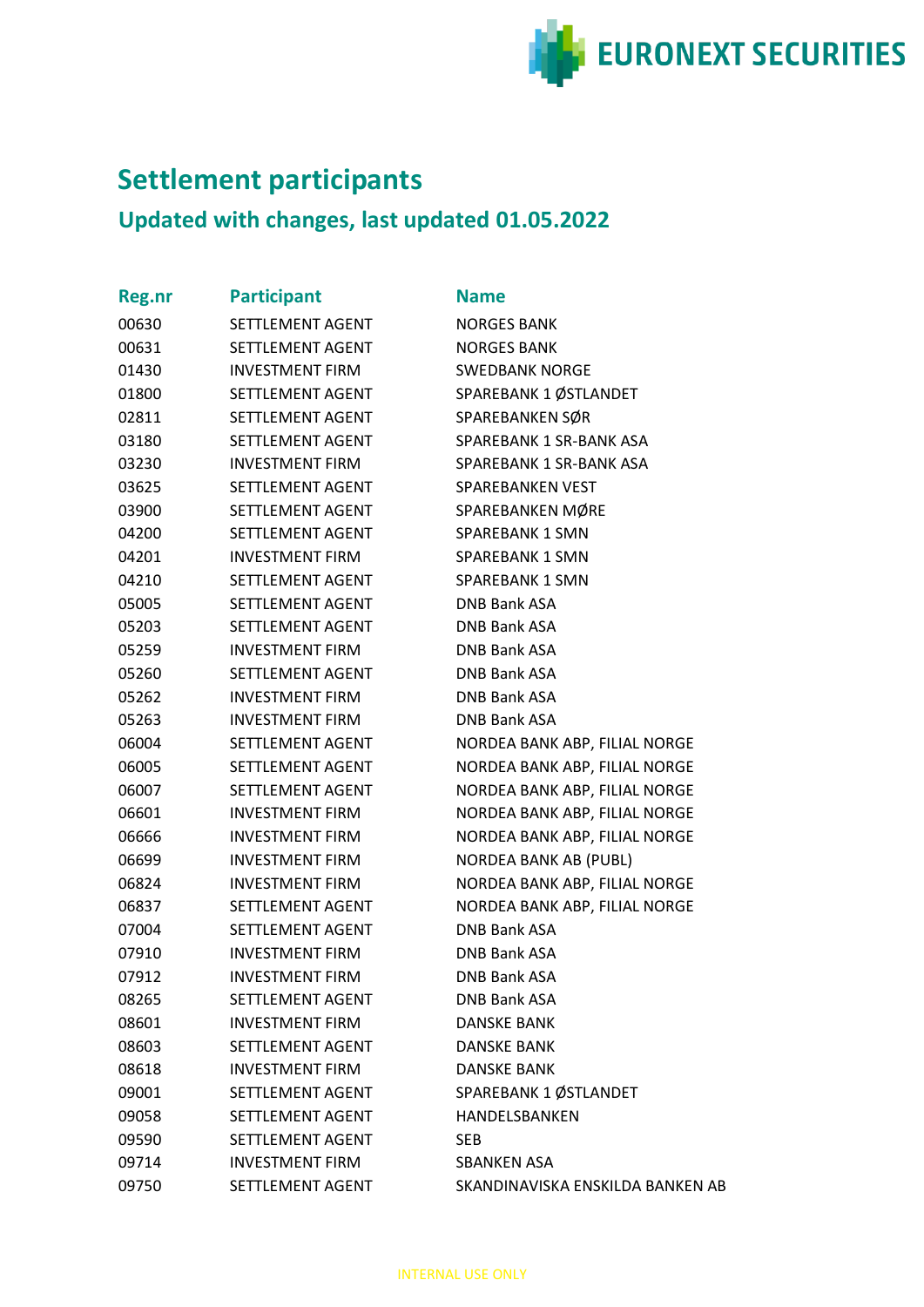| 09751 |        | <b>INVESTMENT FIRM</b> | SKANDINAVISKA ENSKILDA BANKEN AB       |
|-------|--------|------------------------|----------------------------------------|
| 09760 |        | <b>INVESTMENT FIRM</b> | DANSKE BANK                            |
| 09761 |        | SETTLEMENT AGENT       | <b>DANSKE BANK</b>                     |
| 11090 |        | <b>INVESTMENT FIRM</b> | <b>CARNEGIE AS</b>                     |
| 11160 |        | <b>INVESTMENT FIRM</b> | <b>CLARKSON PLATOU SECURITIES AS</b>   |
| 11270 |        | <b>INVESTMENT FIRM</b> | <b>SEB</b>                             |
| 11271 |        | SETTLEMENT AGENT       | <b>SEB</b>                             |
| 11275 |        | <b>INVESTMENT FIRM</b> | SEB AB, MARKETS EQUITY STOCKHOLM       |
| 11330 |        | <b>INVESTMENT FIRM</b> | HANDELSBANKEN                          |
| 11340 |        | <b>INVESTMENT FIRM</b> | <b>FEARNLEY SECURITIES AS</b>          |
| 11400 |        | <b>INVESTMENT FIRM</b> | PARETO SECURITIES AS                   |
| 11450 |        | <b>INVESTMENT FIRM</b> | SKANDINAVISKA ENSKILDA BANKEN AB       |
| 11470 |        | <b>INVESTMENT FIRM</b> | SPAREBANK 1 NORD-NORGE MARKETS         |
| 11670 |        | <b>INVESTMENT FIRM</b> | <b>SWEDBANK NORGE</b>                  |
| 11710 |        | <b>INVESTMENT FIRM</b> | <b>NORDNET BANK</b>                    |
| 11830 |        | <b>INVESTMENT FIRM</b> | ABG SUNDAL COLLIER ASA                 |
| 11990 | $\ast$ | <b>INVESTMENT FIRM</b> | <b>INSTINET EUROPE LIMITED</b>         |
| 12160 |        | <b>INVESTMENT FIRM</b> | SAXO BANK A/S                          |
| 12220 |        | <b>INVESTMENT FIRM</b> | <b>ARCTIC SECURITIES AS</b>            |
| 12310 | ∗      | <b>INVESTMENT FIRM</b> | <b>GOLDMAN SACHS INTERNATIONAL LTD</b> |
| 12360 | $\ast$ | <b>INVESTMENT FIRM</b> | J P MORGAN SECURITIES PLC              |
| 12380 |        | <b>INVESTMENT FIRM</b> | <b>NORNE SECURITIES AS</b>             |
| 12400 |        | <b>INVESTMENT FIRM</b> | SPAREBANK 1 MARKETS AS                 |
| 12420 | ∗      | <b>INVESTMENT FIRM</b> | SVENSKA HANDELSBANKEN AB               |
| 12470 | $\ast$ | <b>INVESTMENT FIRM</b> | AVANZA BANK AB                         |
| 12620 | ∗      | <b>INVESTMENT FIRM</b> | CITIGROUP GLOBAL MARKETS LIMITED       |
| 12621 |        | SETTLEMENT AGENT       | CITIGROUP GLOBAL MARKET LTD            |
| 12650 | ∗      | <b>INVESTMENT FIRM</b> | <b>BARCLAYS CAPITAL SECURITIES</b>     |
| 12700 | $\ast$ | <b>INVESTMENT FIRM</b> | <b>MORGAN STANLEY &amp; CO INT.PLC</b> |
| 12760 | ∗      | <b>INVESTMENT FIRM</b> | <b>J.P.MORGAN AG</b>                   |
| 12780 | $\ast$ | <b>INVESTMENT FIRM</b> | <b>BARCLAYS BANK IRELAND PLC</b>       |
| 12790 | ∗      | <b>INVESTMENT FIRM</b> | SWEDBANK AB (PUBL)                     |
| 12800 | $\ast$ | <b>INVESTMENT FIRM</b> | <b>GOLDMAN SACHS AG</b>                |
| 12830 | $\ast$ | <b>INVESTMENT FIRM</b> | <b>MORGAN STANLEY EUROPE SE</b>        |
| 12880 | $\ast$ | <b>INVESTMENT FIRM</b> | <b>HSBC FRANCE</b>                     |
| 12890 |        | <b>INVESTMENT FIRM</b> | DEUTCHE BANK AG LONDON                 |
| 12900 |        | <b>INVESTMENT FIRM</b> | DEUTCHE BANK AG FILIALE FRANKFURT      |
| 15240 |        | SETTLEMENT AGENT       | <b>CITIBANK EUROPE PLC.</b>            |
| 15310 |        | SETTLEMENT AGENT       | SIX SIS LTD                            |
| 15330 |        | SETTLEMENT AGENT       | CLEARSTREAM BANKING SA                 |
| 15360 |        | SETTLEMENT AGENT       | EUROCLEAR BANK SA/NV                   |
| 20030 |        | SETTLEMENT AGENT       | <b>BN BANK ASA</b>                     |
| 20110 |        | SETTLEMENT AGENT       | NASDAQ CLEARING AB                     |
| 45010 |        | <b>CLEARING HOUSE</b>  | SIX X-CLEAR AG OSLO                    |
| 45011 |        | <b>CLEARING HOUSE</b>  | SIX X-CLEAR AG ZURICH                  |
| 45012 |        | <b>CLEARING HOUSE</b>  | SIX X-CLEAR AG OSLO                    |